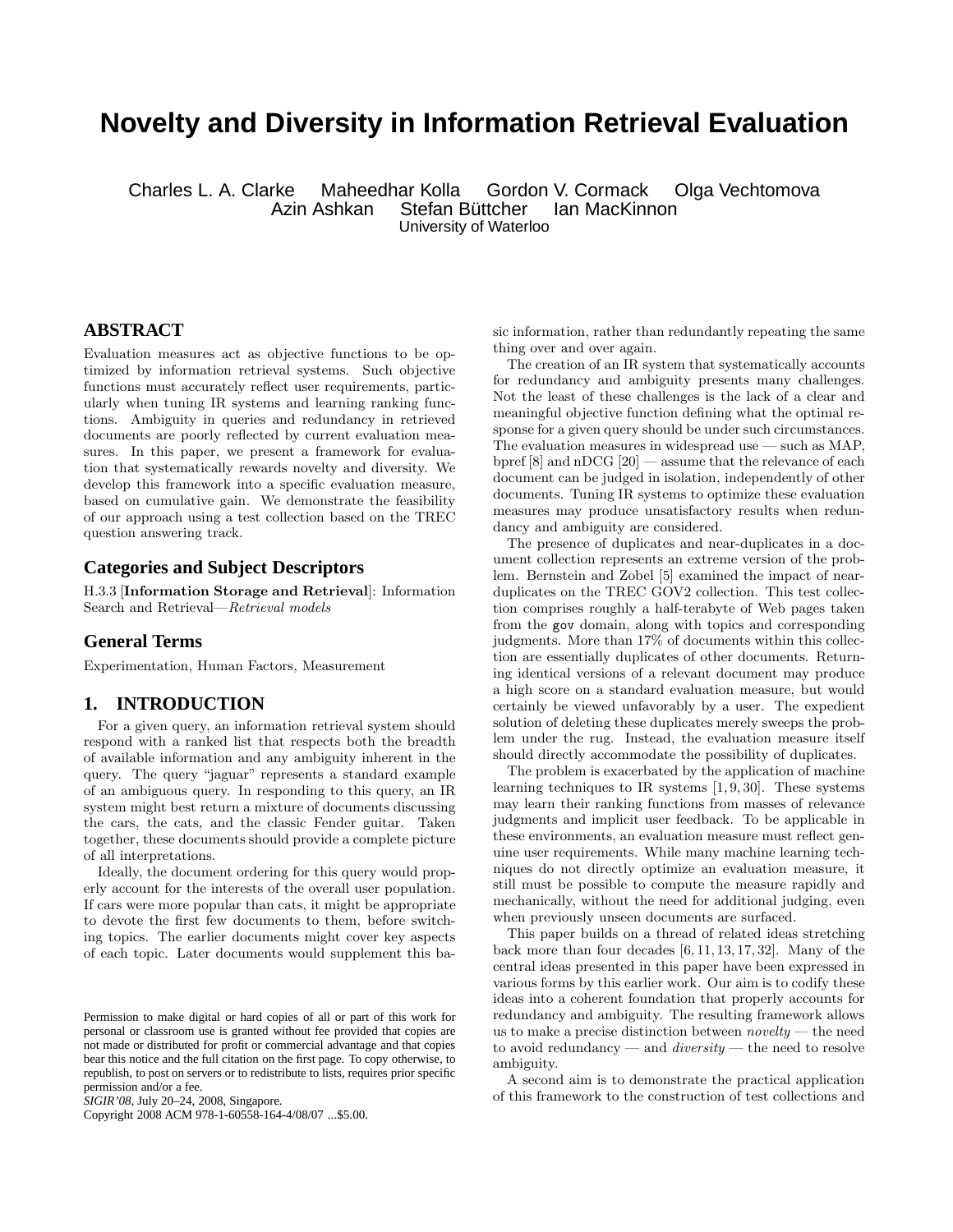| Page title                                  | URL                                                |
|---------------------------------------------|----------------------------------------------------|
| 1. UPS Global Home                          | www.ups.com                                        |
| 2. UPS: Tracking Information                | www.ups.com/tracking/tracking.html                 |
| 3. Uninterruptible power supply - Wikipedia | en.wikipedia.org/wiki/Uninterruptible_power_supply |
| 4. The UPS Store: Retail packing, shipping, | www.theupsstore.com                                |
| 5. University of Puget Sound :: Home        | www.ups.edu                                        |

Table 1: Possible results for the Web query "UPS".

evaluation measures. Since graded relevance arises naturally from the framework, we base our proposed evaluation measure on the Normalized Discounted Cumulative Gain (nDCG) measure developed by Järvelin and Kekäläinen  $[20]$ , which assumes graded relevance.

In addition, we describe a test collection exploring our proposal based on the TREC 2005/2006 question answering collections. We use this collection to examine the impact of pseudo-relevance feedback on novelty. Under traditional evaluation measures, pseudo-relevance feedback generally provides a significant performance gain. The opposite is true under our proposed measure.

### **2. RELATED WORK**

In 1964, Goffman [17] recognized that the relevance of a document must be determined with respect to the documents appearing before it. This recognition was echoed by Boyce [6] in 1982, who wrote, "The most relevant document should be topical, novel... The change it makes in the knowledge state must then be reflected in the choice of document for the second position."

Several recent papers directly inspired our work. Carbonell and Goldstein [11] describe the maximal marginal relevance method, which attempts to maximize relevance while minimizing similarity to higher ranked documents. Zhai and colleagues [31, 32] develop and validate subtopic retrieval methods based on a risk minimization framework and introduce corresponding measures for subtopic recall and precision. Chen and Karger [13] describe a retrieval method incorporating negative feedback in which documents are assumed to be *not relevant* once they are included in the result list, with the goal of maximizing diversity.

Spärck Jones et al.  $[25]$  call for the creation of evaluation methodologies and test collections addressing the problem of query ambiguity. They stress that a response from an IR system must accommodate multiple user needs. A user study by Xu and Yin [29] suggests that "novelty seeking" is not equivalent to "diversity seeking", and that the novelty preferences of individual users are directed towards finding more information on specific subtopics of interest, rather than an undirected quest for any new information.

#### **3. EXAMPLES**

As motivation, and to provide running examples, we present retrieval results for two queries: one taken from a Web search context and the other from the TREC question answering track.

#### **3.1 Web Search Example**

Table 1 shows five of the top ten results for the Web query "UPS", as returned by a leading commercial search engine in late 2007. We have retained the ordering specified by the search engine, but have removed a few results to keep the example concise.

The ambiguity is obvious. A user entering this query might be tracking a package sent via the United Parcel Service, planning the purchase of an uninterruptible power supply, or searching for the home page of the University of Puget Sound. The correct expansion of the acronym depends on the intent of the user. This intent may correspond to any of the standard Web query types [7]: navigational (seeking a home page), informational (seeking information on power supplies), or transactional (seeking a form to track a package).

It is difficult to argue that any one of these five pages is more relevant than any other. For all of them, there is a group of users for which it is the best result. Under the topic development methodology used by TREC, and by similar experimental efforts, relevance judgments would depend on the details of the topic narrative, details which are hidden from the IR system. Depending on these hidden details, any of these documents might be judged relevant or nonrelevant. Naturally, because of the glaring ambiguity, a topic based on this query would not be accepted for inclusion at TREC, allowing the problem to be avoided. Unfortunately, the problem cannot be avoided in practice.

One possible guide for ranking these pages is the relative sizes of the groups for which they would be relevant. At a guess, the group of users intending the United Parcel Service is substantially larger than the group intending the University of Puget Sound, even within Washington State. The number of users interested in uninterruptible power supplies may fall somewhere in between.

The ordering in Table 1 is consistent with this guess. But note that a page related to uninterruptible power supplies (#3) lies between two pages related to the United Parcel Service. This arrangement may be justified by assuming that users interested in uninterruptible power supplies form a plurality of the users still scanning the result list at that point. By the fifth result, users interested in the university may form a plurality. Thus, diversity in the results proceeds directly from the needs of the user population.

Assuming that Table 1 gives the best possible ranking (which it may not) it can be justified informally and intuitively. It should be possible for our evaluation measure to reflect this intuition, assigning the highest score to precisely this ranking.

#### **3.2 Question Answering Example**

Our second example is based on a topic taken from the TREC 2005 question answering task [28]. In this task, questions were grouped into series, with a single target associated with each of these series. Figure 1 gives the target and questions for topic 85: "Norwegian Cruise Lines (NCL)". The goal of a participating QA system was to provide exact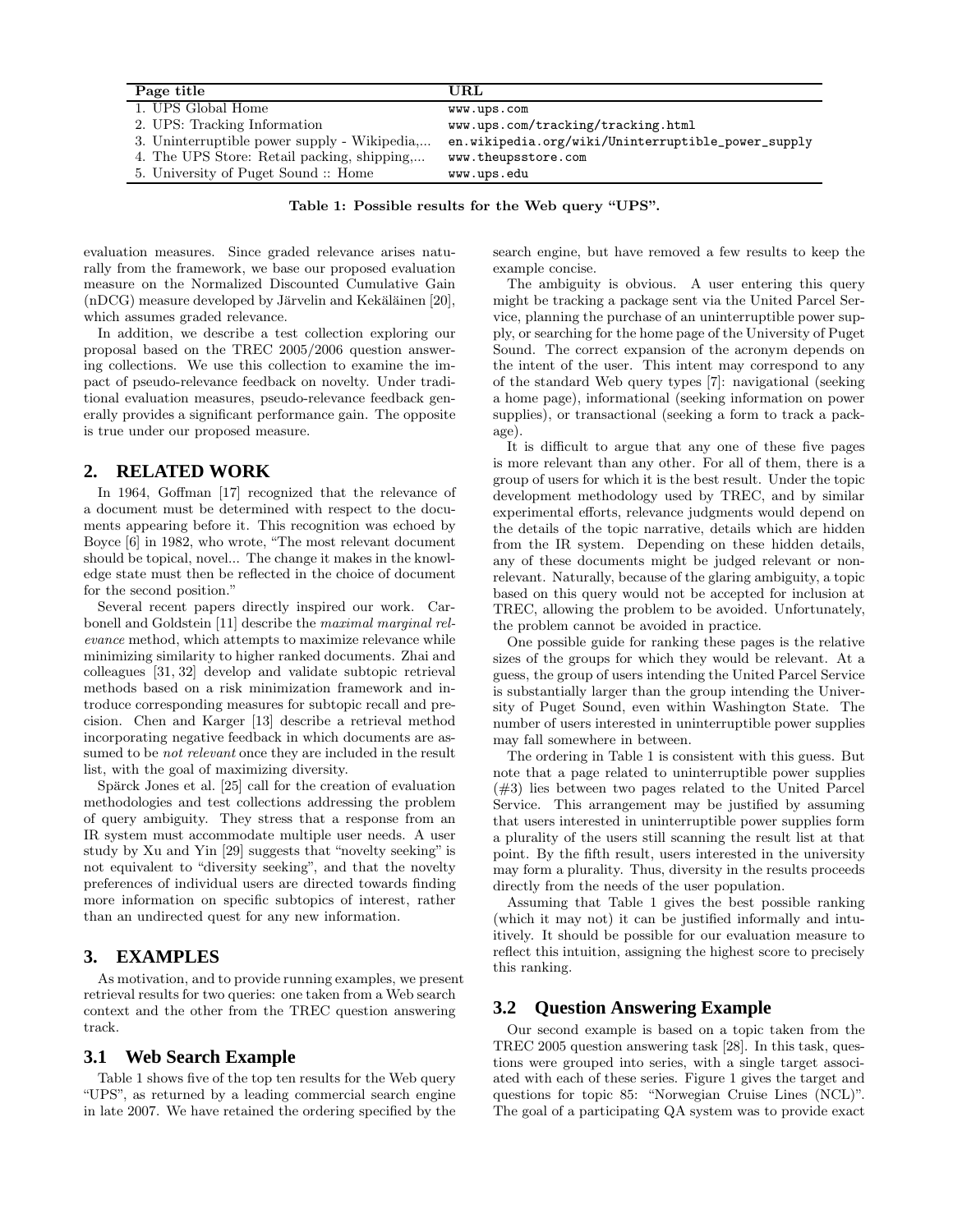85: Norwegian Cruise Lines (NCL)

- 85.1: Name the ships of the NCL.
- 85.2: What cruise line attempted to take over NCL in 1999?
- 85.3: What is the name of the NCL's own private island?
- 85.4: How does NCL rank in size with other cruise lines?
- 85.5: Why did the Grand Cayman turn away a NCL ship?
- 85.6: Name so-called theme cruises promoted by NCL.

#### Figure 1: TREC 2005 question answering topic 85

answers to these questions, when given both the target and the question.

We view this topic in a different light, treating the target as a query, and the questions as representatives or examples of the information a user may be seeking. Table 2 presents the results of executing the target as a query using a typical implementation of the BM25 scoring formula [26]. The corpus is the same AQUAINT collection of newspaper articles used at TREC. The titles of the top ten documents are shown. For each article, the table indicates the questions answered by that article, according to the official TREC judgments. For the purpose of this example, we consider a document to answer question 85.1 if it lists the name of any NCL ship. The last column gives the total number of questions answered.

While these questions certainly do not cover all aspects of the topic, we might view them as reasonable representatives. From this viewpoint, we might base overall document relevance on these questions, treating the total number answered as a graded relevance value. Therefore, if we consider only the number of questions answered, one "ideal" ordering for the documents would be a-e-b-c-f-g-h-d-i-j, with those documents answering two questions placed before those answering one.

If we consider novelty, our ideal ordering would place document g third, ahead of other documents answering one question, since only document g answers question 85.3. Moreover, the ordering a-e-g covers all the questions, with the exception of question 85.5, which is not answered by any document. The other documents might then be considered non-relevant, since they add nothing new.

However, since these other documents likely contain aspects not covered by the questions, we should not just stop at the third document. In addition, the judgments may contain errors, or the document may not fully answer an indicated question. Given the information available, we might complete our ranking by considering the number of times each question is answered. Document b (answering 85.2) might be ranked after document g, followed by document f (answering 85.1), and then by documents c and h (answering these questions for a third time). The final ordering would be a-e-g-b-f-c-h-i-j.

# **4. EVALUATION FRAMEWORK**

The probability ranking principle (PRP) forms the bedrock of information retrieval research [22, 24]. We state the principle as follows:

If an IR system's response to each query is a ranking of documents in order of decreasing probability of relevance, the overall effectiveness of the system to its user will be maximized.

The PRP is often interpreted as a nascent retrieval algorithm: Estimate the probability of relevance for each document and sort. We take a different view, interpreting the PRP as the starting point for the definition of an objective function to be optimized by the IR system.

Let  $q$  be a query. This query is implicit and fixed throughout our discussion. Let u be the information need occasioning a user to formulate  $q$ , and let  $d$  be a document that may or may not be relevant to  $u$ . Let  $R$  be a binary random variable representing relevance. To apply the PRP, we must estimate

$$
P(R=1|u,d).
$$

It has become common in the summarization and question answering communities to refer to information nuggets, and to assess summaries on the basis of the nuggets they contain [15]. Following this lead, we model our user's information need as a set of nuggets  $u \subset \mathcal{N}$ , where  $\mathcal{N} = \{n_1, ... n_m\}$ is the space of possible nuggets. Similarly, the information present in a document is modeled as a set of nuggets  $d \subset \mathcal{N}$ .

We interpret the notion of a nugget broadly, extending its usual meaning to encompass any binary property of a document. As is typical in summarization and question answering, a nugget may represent a fact or similar piece of information. In our QA example, a nugget might represent an answer to a question. However, a nugget may also represent other binary properties, such as topicality. We may also use a nugget to indicate that a page is part of particular Web site or is the home page of a particular organization. In our Web search example, a nugget might represent a specific fact about uninterruptible power supplies, a form for tracking packages, or the university's home page. Thus, nuggets may be used to model navigational needs, as well as informational needs.

Following the practice at TREC and other evaluation forums [18], we consider a document relevant if it contains any relevant information. In other words, a particular document is relevant if it contains at least one nugget that is also contained in the user's information need.

$$
P(R = 1|u, d) = P(\exists n_i \text{ such that } n_i \in u \cap d)
$$
 (1)

For a particular nugget  $n_i$ ,  $P(n_i \in u)$  denotes the probability that the user's information need contains  $n_i$ , and  $P(n_i \in d)$  denotes the probability that the document contains  $n_i$ . These probabilities may be estimated for user information needs separate from documents, and for documents separate from user information needs. The only connection is the set of nuggets associated with each.

Traditionally, the probabilities are estimated to be 0 or 1 for particular examples of u and d; that is  $P(n_i \in u) = 1$  indicates that  $n_i$  is known to satisfy u;  $P(n_i \in u) = 0$  indicates that  $n_i$  is known not to satisfy u. Similarly,  $P(n_i \in d) = 1$ indicates that  $n_i$  is found in d, and vice versa. This traditional model overstates the certainty with which either of these quantities may be assessed. Taking a more relaxed view better models the true situation. Human assessors are known to be inconsistent in their judgments [27]. Relevance judgments inferred from implicit user feedback may not always be accurate  $[1, 2, 16, 21]$ . If a classifier is applied to augment manual judgments, we may take advantage of a probability supplied by the classifier itself [10].

To formulate an objective function over needs and documents, we assume the independence of  $n_i \in u$  and  $n_{i\neq i} \in u$ ;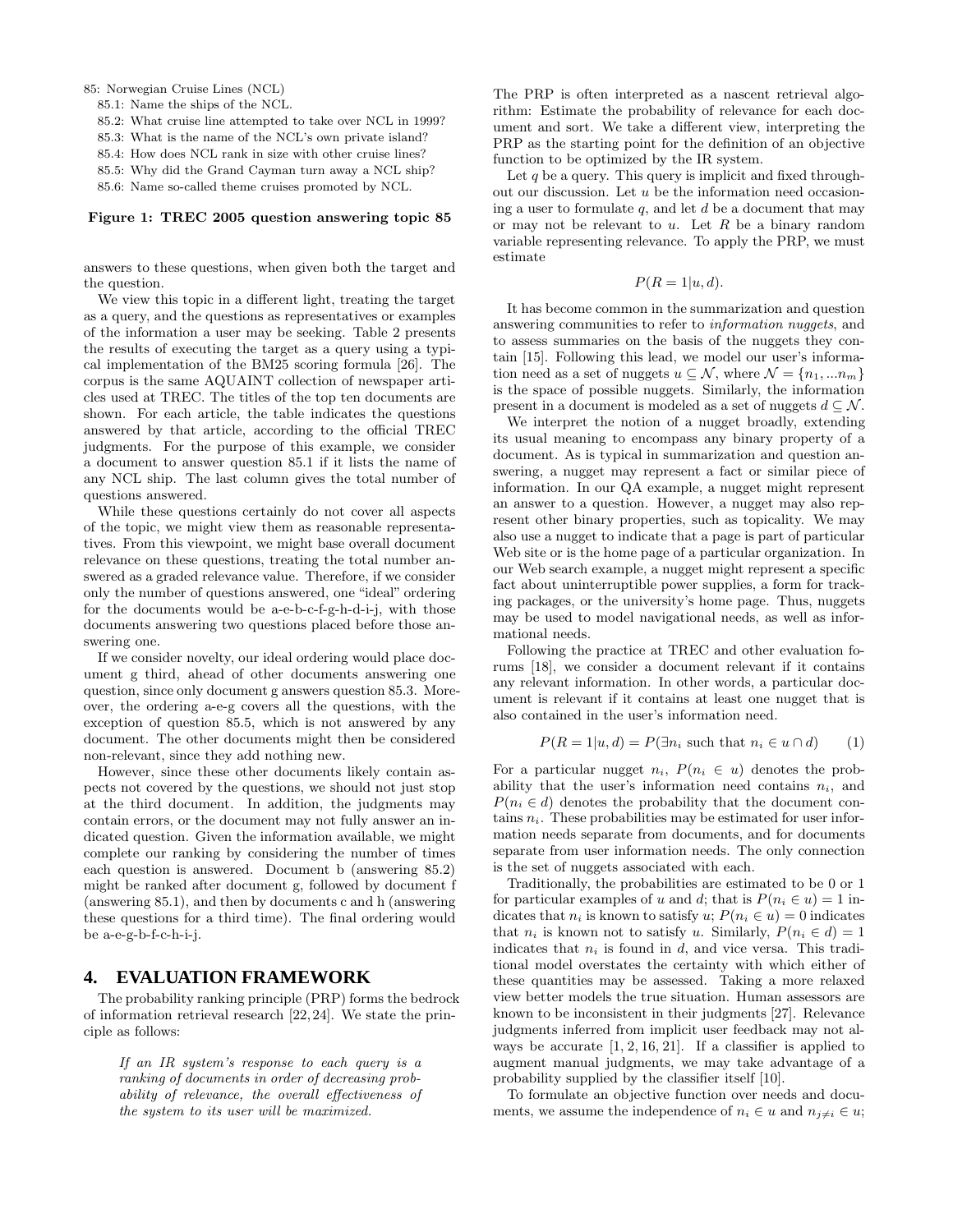| Document Title                                       | 85.1 | 85.2 | 85.3 85.4 85.5 85.6 |  | Total |
|------------------------------------------------------|------|------|---------------------|--|-------|
| a. Carnival Re-Enters Norway Bidding                 |      |      |                     |  |       |
| <b>b. NORWEGIAN CRUISE LINE SAYS OUTLOOK IS GOOD</b> |      |      |                     |  |       |
| c. Carnival, Star Increase NCL Stake                 |      | Х    |                     |  |       |
| d. Carnival, Star Solidify Control                   |      |      |                     |  |       |
| e. HOUSTON CRUISE INDUSTRY GETS BOOST WITH           |      |      |                     |  |       |
| f. TRAVELERS WIN IN CRUISE TUG-OF-WAR                |      |      |                     |  |       |
| g. ARMCHAIR QUARTERBACKS NEED THIS CRUISE            |      |      |                     |  |       |
| h. EUROPE, CHRISTMAS ON SALE                         |      |      |                     |  |       |
| <i>i.</i> TRAVEL DEALS AND DISCOUNTS                 |      |      |                     |  |       |
| <i>i. HAVE IT YOUR WAY ON THIS SHIP</i>              |      |      |                     |  |       |

Table 2: Top ten documents returned for the query "Norwegian Cruise Lines (NCL)". The questions answered by each document are indicated.

also of  $n_i \in d$  and  $n_{j\neq i} \in d$ . Under this assumption, Equation 1 may be rewritten

$$
P(R = 1|u, d) = 1 - \prod_{i=1}^{m} (1 - P(n_i \in u) \cdot P(n_i \in d)). \tag{2}
$$

Next, we turn our attention to the problem of estimating  $P(n_i \in u)$  and  $P(n_i \in d)$ . With respect to the user, we are making the strong assumption that a user's interest in one nugget is independent of other nuggets. We discuss the ramifications of this assumption further in Section 4.2. We then consider ranked lists, where the relevance of each subsequent element is conditioned on the preceding ones.

#### **4.1 Relevance Judgments**

To estimate  $P(n_i \in d)$  we adopt a simple model inspired by the manual judgments typical of TREC tasks. We assume that a human assessor reads  $d$  and reaches a binary decision regarding each nugget: Is the nugget contained in the document or not?

Let  $J(d, i) = 1$  if the assessor has judged that d contains nugget  $n_i$ , and  $J(d, i) = 0$  if not. A possible estimate for  $P(n_i \in d)$  is then:

$$
P(n_i \in d) = \begin{cases} \alpha & \text{if } J(d, i) = 1, \\ 0 & \text{otherwise.} \end{cases}
$$
 (3)

The value  $\alpha$  is a constant with  $0 < \alpha \leq 1$ , which reflects the possibility of assessor error. This definition assumes that positive judgments may be erroneous, but that negative judgments are always correct. This definition is a crude approximation of reality, but is still a step beyond the traditional assumption of perfect accuracy. More sophisticated estimates are possible, but are left for future work. If we assume Equation 3, then Equation 2 becomes:

$$
P(R = 1|u, d) = 1 - \prod_{i=1}^{m} (1 - P(n_i \in u)\alpha J(d, i)). \tag{4}
$$

#### **4.2 Ambiguity and Diversity**

In arguing for evaluation methodologies that address query ambiguity, Spärck Jones et al. [25] emphasize that queries "are linguistically ambiguous, not just in the classic sense of words with multiple senses present in a dictionary, but also ambiguous across place names, person names, acronyms, etc." A number of researchers have investigated the relationship between query ambiguity and query difficulty [4, 14, 19]. Cronen-Townsend et al. [14] view ambiguity as a

property that is inherent to a query "with respect to the collection being searched". They develop and validate a clarity score, based on the K-L divergence between a query language model and the collection language model. Their query language model is constructed from the top-ranked documents returned by the query. The clarity score is intended to reflect the coherence of these documents: Are they about a single topic or a mixture of topics?

In part, ambiguity may be associated with dependencies between the nuggets, which are ignored by Equation 2. While a user interested in the Norwegian Cruise Lines may find any fact regarding the company useful, the same cannot be said for our Web search example. A user interested in the parcel service will be less interested in nuggets related to power supplies.

An evaluation measure intending to reward diversity must take these dependencies into account when estimating  $P(n_i \in$ u). In the case of our Web search example, we identified three possible interpretations of the query. Assuming our intuition regarding the user population is correct, nuggets related to the parcel service must be assigned substantially higher probabilities than nuggets related to the university. Problems can occur if, for example, the number of nuggets representing a more obscure interpretation is substantially larger than the number of nuggets representing a more popular interpretation. Under these circumstances, a document containing many nuggets related to the more obscure interpretation may receive an inappropriately high probability of relevance. We leave for future work the question of whether these dependencies represent a problem in practice

Beyond these dependencies, our notion of ambiguity includes other forms of underspecified queries. A user typing "UPS" may be tracking a package more often than locating the UPS Store in Redmond, Washington. Navigational interpretations of a query, for www.ups.com and www.ups.edu, may be accommodated by assigning high probabilities to nuggets associated with these home pages.

Assigning meaningful probabilities requires knowledge of user preferences, which might be determined explicitly or implicitly from user behavior and feedback. In the absence of this knowledge, we might assume that nuggets are independent and equally likely to be relevant. Assuming  $P(n_i \in$  $u$ ) =  $\gamma$  for all *i*, where  $\gamma$  is a constant, and substituting into Equation 4, gives

$$
P(R = 1|u, d) = 1 - \prod_{i=1}^{m} (1 - \gamma \alpha J(d, i)).
$$
 (5)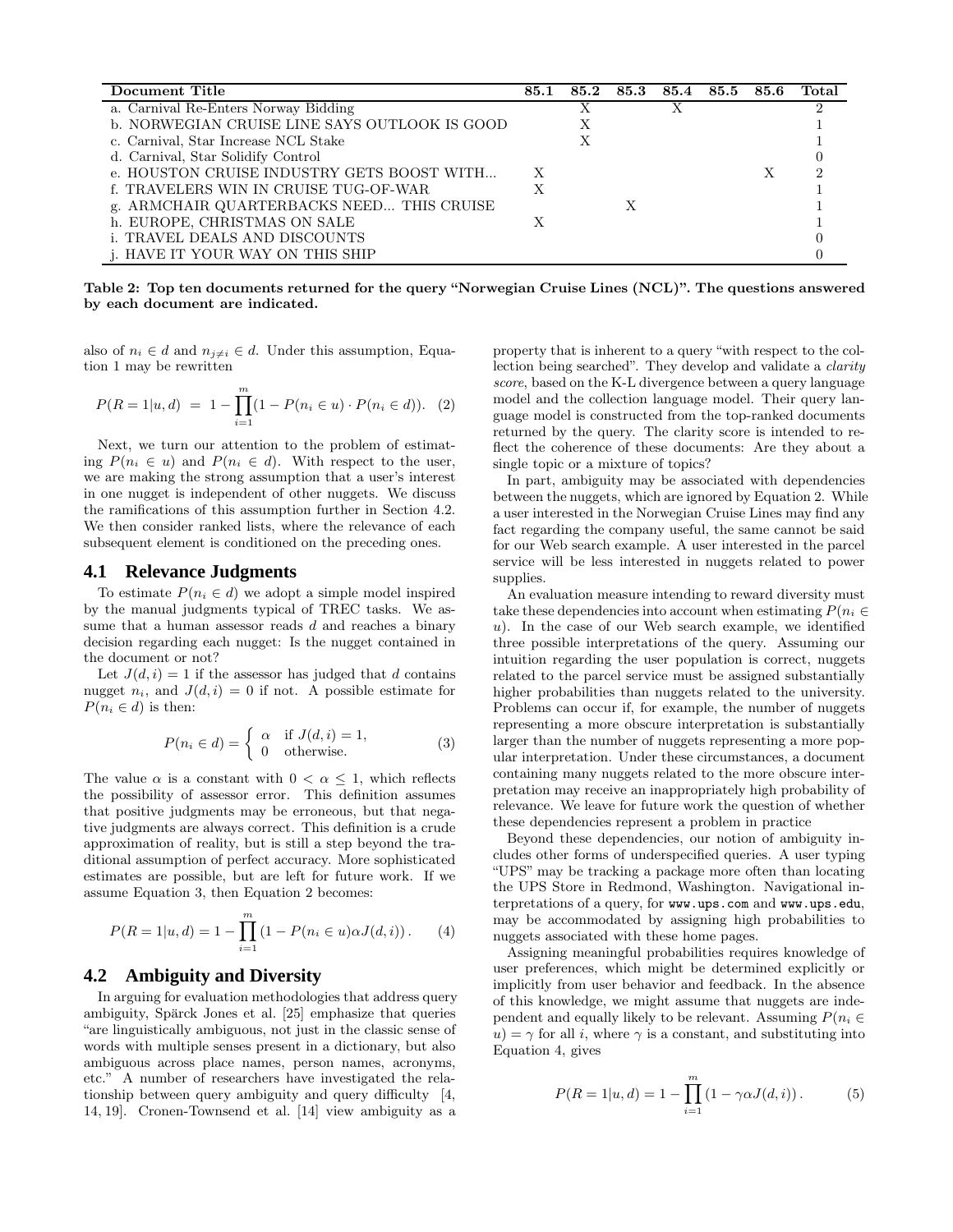#### **4.3 Redundancy and Novelty**

To this point, we have worked with a single document only. Applying Equation 5 to each document allows us to determine the one to be ranked first. For the second and subsequent documents, we must view relevance in the light of the documents that rank higher.

Assume we have a relevance estimate for the first  $k - 1$ documents in a ranked list  $(d_1, ..., d_{k-1})$  and are now considering the relevance of  $d_k$ , the document at rank k. Let the random variable associated with relevance at each rank be  $R_1,...,R_k$ . Our goal is to estimate  $P(R_k = 1 | u, d_1, ..., d_k)$ .

We assume that if a specific nugget appears in these first  $k-1$  documents, then a repetition in  $d_k$  will provide no additional benefit — that redundancy is to be avoided in favor of novelty. Thus, the probability that the user is still interested in the nugget depends on the contents of these documents

$$
P(n_i \in u | d_1, ..., d_{k-1}) = P(n_i \in u) \prod_{j=1}^{k-1} P(n_i \notin d_j).
$$

We now define

$$
r_{i,k-1} = \sum_{j=1}^{k-1} J(d_j, i),
$$

the number of documents ranked up to position  $k-1$  that have been judged to contain nugget  $n_i$ . For convenience, we define  $r_{i,0} = 0$ . Thus,

$$
\prod_{j=1}^{k-1} P(n_i \notin d_j) = (1-\alpha)^{r_{i,k-1}},
$$

and in the place of Equation 5 we have,

$$
P(R_k = 1 | u, d_1, ..., d_k)
$$
\n
$$
= 1 - \prod_{i=1}^{m} (1 - \gamma \alpha J(d_k, i)(1 - \alpha)^{r_{i,k-1}}).
$$
\n(6)

#### **5. CUMULATIVE GAIN MEASURES**

We now apply the results of the previous section to compute gain vectors for use with the Normalized Discounted Cumulative Gain measure [20]. Over the past few years, nDCG has established itself as the standard evaluation measure when graded relevance values are available [1,3,9]. Since graded relevance values arise naturally from the framework in the previous section, application to nDCG seems appropriate.

The first step in the computation of nDCG is the creation of a gain vector. While we could calculate a gain vector directly from Equation 6, it is convenient to simplify the equation further, as follows:

$$
P(R_k = 1 | u, d_1, ...)
$$
  
=  $1 - \prod_{i=1}^{m} (1 - \gamma \alpha J(d_k, i) (1 - \alpha)^{r_{i,k-1}})$   
=  $1 - 1 + \gamma \alpha J(d_k, 1) (1 - \alpha)^{r_{1,k-1}} + ...$   
 $\approx \gamma \alpha \sum_{i=1}^{m} J(d_k, i) (1 - \alpha)^{r_{i,k-1}}$ 

Dropping the constant  $\gamma \alpha$ , which has no impact on relative values, we define the kth element of the gain vector G as

$$
G[k] = \sum_{i=1}^{m} J(d_k, i)(1-\alpha)^{r_{i,k-1}}.
$$
 (7)

For our QA example, if we set  $\alpha = 1/2$ , the document ordering listed in Table 2 would give

$$
G = \langle 2, \frac{1}{2}, \frac{1}{4}, 0, 2, \frac{1}{2}, 1, \frac{1}{4}, \ldots \rangle.
$$

Note that, if we set  $\alpha = 0$  and use a single nugget indicating topicality, the gain vector in Equation 7 represents standard binary relevance.

The second step in the computation of nDCG is the calculation of the cumulative gain vector

$$
CG[k] = \sum_{j=1}^{k} G[j].
$$

For our QA example,

$$
CG = \langle 2, 2\frac{1}{2}, 2\frac{3}{4}, 2\frac{3}{4}, 4\frac{3}{4}, 5\frac{1}{4}, 6\frac{1}{4}, 6\frac{1}{2}, \ldots \rangle.
$$

Before computing the cumulative gain vector, a discount may be applied at each rank to penalize documents lower in the ranking, reflecting the additional user effort required to reach them. A typical discount is  $\log_2(1+k)$ , although other discount functions are possible and may better reflect user effort [20]. We define discounted cumulative gain as

$$
DCG[k] = \sum_{j=1}^{k} G[j] / (\log_2(1+j)).
$$

For our QA example,

$$
DCG = \langle 2, 2.315, 2.440, \ldots \rangle.
$$

The final step normalizes the discounted cumulative gain vector against an "ideal" gain vector. However, CG and DCG may also be used directly as evaluation measures. In a study based on Web search results, Al-Maskari et al. [3] provide evidence that CG and DCG correlate better with user satisfaction than nDCG. Nonetheless, we include the normalization step in the results reported by this paper, leaving the exploration of the unnormalized measures for future work.

#### **5.1 Computing Ideal Gain**

The ideal ordering is the ordering that maximizes cumulative gain at all levels. In Section 3.2 we presented the intuition behind the ideal ordering for the documents in Table 2. For these documents, the ideal ordering is a-e-g-b-f-c-h-i-j. The associated ideal gain vector is

$$
G' = \langle 2, 2, 1, \frac{1}{2}, \frac{1}{2}, \frac{1}{4}, \frac{1}{4}, \ldots \rangle.
$$

The ideal cumulative gain vector is

$$
CG' = \langle 2, 4, 5, 5\frac{1}{2}, 6, 6\frac{1}{4}, 6\frac{1}{2}, \ldots \rangle,
$$

and the ideal discounted cumulative gain vector is

$$
DCG' = \langle 2, 3.262, 3.762, \ldots \rangle.
$$

In theory, the computation of the ideal gain vector is NPcomplete. Given the definition of gain in Equation 7, minimal vertex covering may be reduced to computing an ideal gain vector. To transform vertex covering, we map each vertex into a document. Each edge corresponds to a nugget, with each nugget occurring in exactly two documents. Computing the ideal gain vector with  $\alpha = 1$  provides the minimal vertex covering.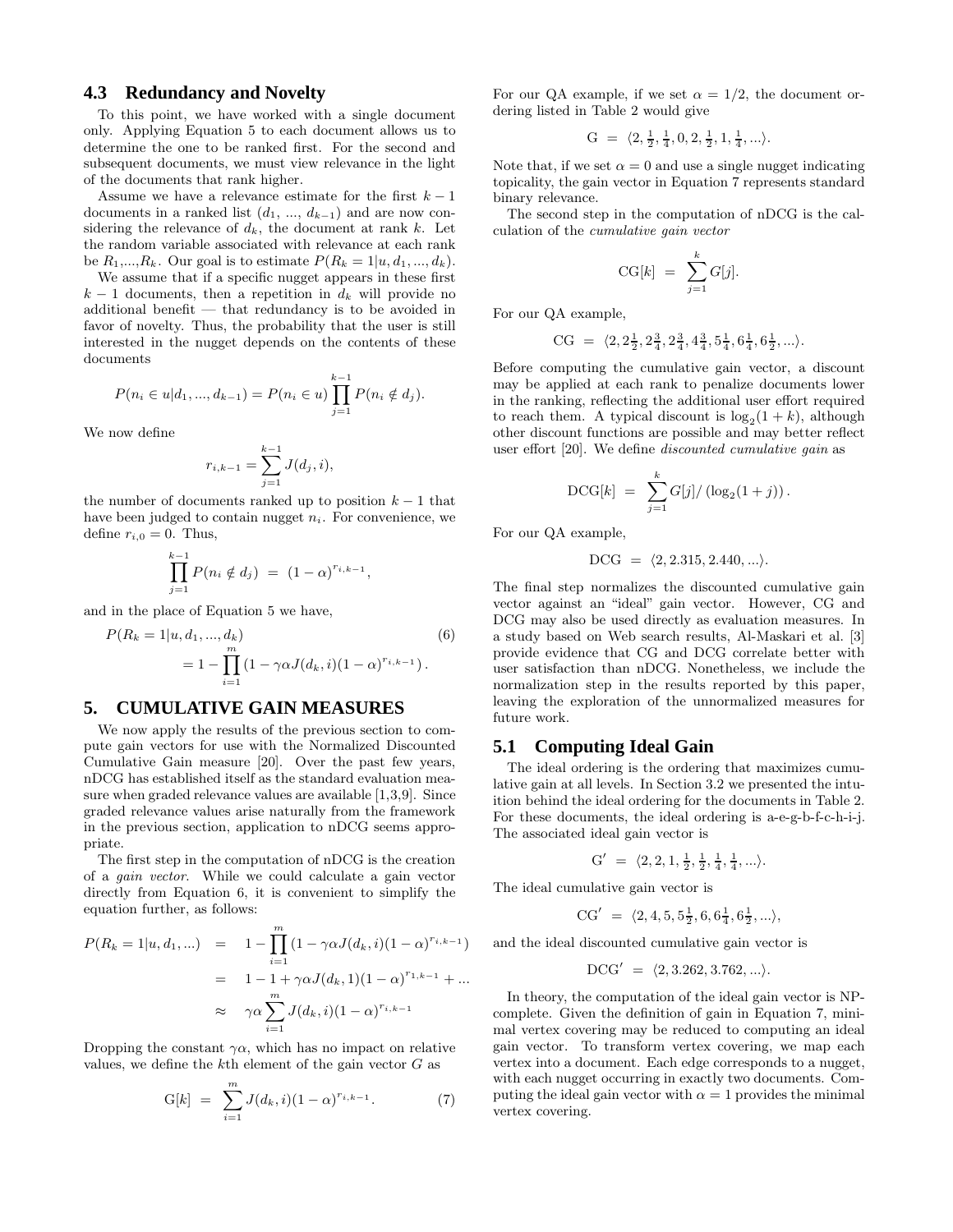In practice, we have found it sufficient to compute (an approximation to) the ideal gain vector using a greedy approach [13, 31]. At each step, we select the document with the highest gain value, breaking ties arbitrarily. If we never encounter ties, this approach will compute the ideal gain vector. If ties occur, the gain vector may not be optimal. In the unusual event that a retrieval system outperforms this approximation, it would be credited with an ideal result.

#### 5.2  $\alpha$ -nDCG

As final step in the computation of nDCG we normalize discounted cumulative gain by the ideal discounted cumulative gain vector

$$
\mathrm{nDCG}[k] = \frac{\mathrm{DCG}[k]}{\mathrm{DCG'}[k]}
$$

.

For our QA example,

$$
nDCG = \langle 1, 0.710, 0.649, ...\rangle.
$$

As is typical for IR evaluation measures, nDCG is computed over a set of queries by taking the arithmetic mean of the nDCG values for the individual queries. nDCG is typically reported at various retrieval depths, similar to precision and recall.

Our version of nDCG rewards novelty through the gain value defined in Equation 7. Otherwise it adheres to a standard definition of nDCG. To distinguish our version of nDCG, we refer to it as  $\alpha$ -nDCG, emphasizing the role of the parameter  $\alpha$  in computing the gain vector. When  $\alpha = 0$ , the  $\alpha$ -nDCG measure corresponds to standard nDCG with the number of matching nuggets used as the graded relevance value.

#### **6. EXPERIMENTS**

The theory in the previous sections assumes that together the nuggets provide complete coverage of all information related to all interpretations of the query, potentially thousands or millions of nuggets. In practice, we may have to limit ourselves to a much smaller number, particularly if the topic creation and judging process is largely manual.

In this section we explore the creation of a test collection based on the preceding theory. We take as our starting point test collections from the TREC 2005 and 2006 question answering tracks. While these collections were built for an entirely different purpose, they do provide the basic structure of our desired collection. In this paper, we report only results using the TREC 2006 test collection. We used the TREC 2005 QA test collection for exploratory work; we do not report results using that collection, but they are consistent with the results from the 2006 collection.

The TREC 2006 collection comprises 75 question series, each based around a single target, similar to the example from 2005 given in Figure 1. The target from each series was treated as a query. The questions formed the basis for nuggets, with one or more nuggets associated with most questions. When creating nuggets, we omitted the last question in each series, which is a catch-all "OTHER" question asking for any other information the system could provide. Apart from the list questions, such as 85.1, a single nugget was associated with each of the remaining questions. For list questions, a nugget was associated with each possible answer to the question (unlike the example in Table 2). This procedure resulted in a query set with an average of 17.12 nuggets



Figure 2:  $\alpha$ -nDCG for reversed ideal gain.

per query. The maximum number of nuggets per query is 56; the minimum is 7.

Official TREC judgments are available for the question series [15]. We processed these official judgments into a total of 3,243 tuples, where each tuple specifies a query, a document and a nugget contained within it. Unfortunately, it is well known that official TREC judgments for QA tasks are incomplete [23] and our preliminary exploration of the 2005 collection confirmed this view. To complete the judging, we relied on a set of patterns distributed as part of the QA test collections. These patterns are designed to identify potential answers in unjudged documents, which then may be manually confirmed for QA evaluation purposes [23].

When run against the documents with official judgments, these patterns give a recall of 99% and a precision of 36%. While it is not reasonable to expect that an arbitrary document matching a pattern has a 36% chance of containing the corresponding nugget, it may be reasonable to assume that a document surfaced through a retrieval process does have this chance of containing the nugget. Consistent with the preceding theory, we might then set  $\alpha = 0.36$ .

In the following experiments, we base our judging on a combination of the official judgments and the patterns. We expect that any re-usable test collection focused on novelty and diversity will include an automatic judging component.

# **6.1 Reverse Ideal Gain**

Under many traditional IR evaluation measures, such as MAP and bpref, an "ideal" retrieval result has all the relevant documents ranked ahead of all non-relevant documents. Unlike these measures, which consider only binary relevance,  $\alpha$ -nDCG rewards both diversity and novelty (when  $\alpha > 0$ ). Results that would score a perfect 1 under traditional evaluation measures may score considerably lower under  $\alpha$ -nDCG.

To explore the extremes, we consider the effects of reordering relevant documents. In Section 5.1 we discussed the computation of an ideal gain vector. It is also possible to compute what we call a reversed ideal gain vector. This vector is constructed using a similar greedy algorithm, but attempts to minimize the  $\alpha$ -nDCG score of the relevant documents — those that are judged to contain one or more nuggets.

Figure 2 plots  $\alpha$ -nDCG values for the reversed ideal gain vector, for various values of  $\alpha$ . In this graph, the ideal gain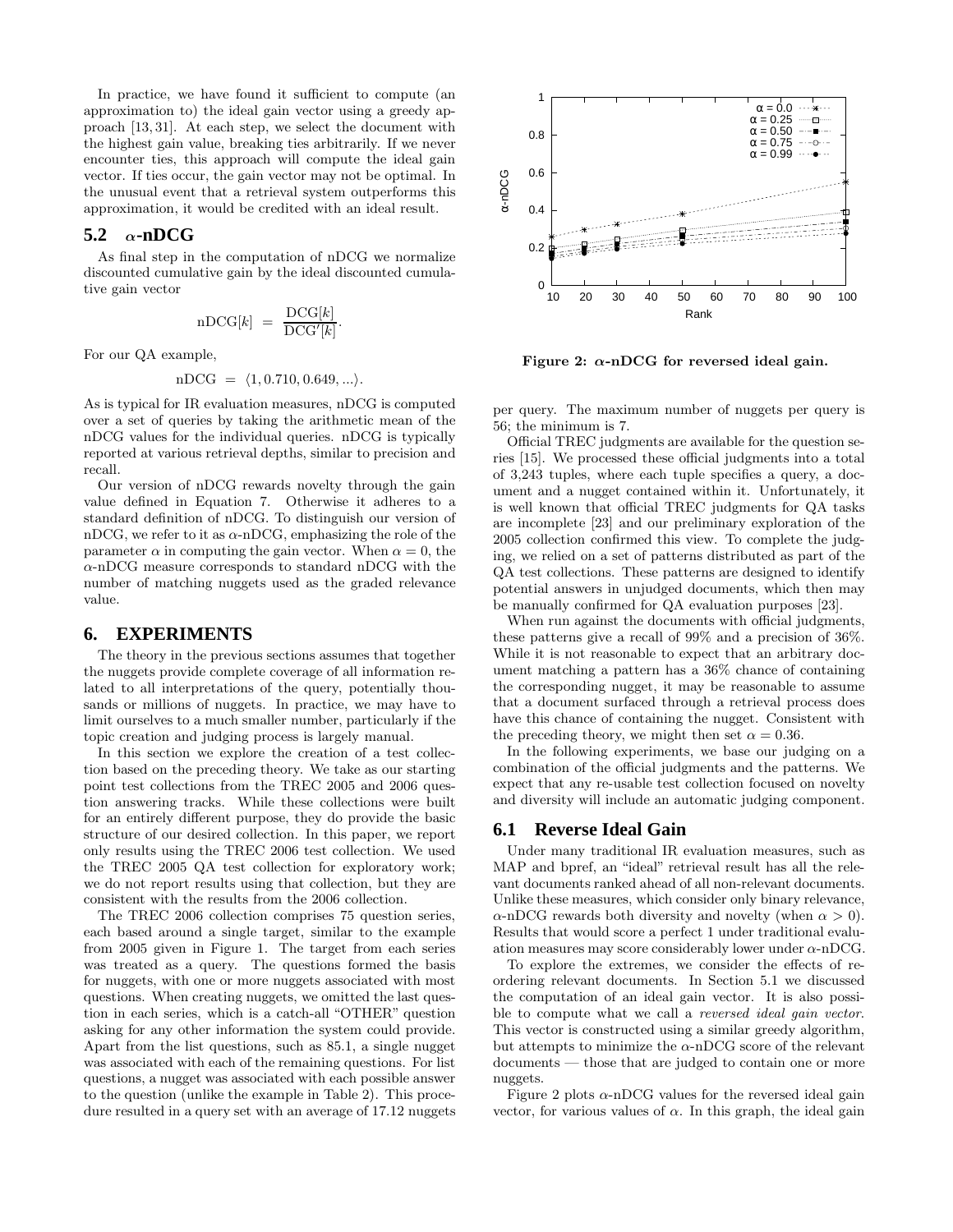

b) K-L divergence feedback:



Figure 3: Impact of pseudo-relevance feedback on BM25 runs.

vector corresponds to a horizontal line at 1. As  $\alpha$  increases, the gap between the two vectors also increases. From the standpoint of classic binary relevance, both the ideal gain vector and this reversed ideal gain vector are equivalent, with all relevant documents ranked first.

#### **6.2 Pseudo-relevance feedback**

The work of Chen and Karger [13] and Amati et al. [4] suggested to us that pseudo-relevance feedback may have a negative impact on novelty. Our collection provides an opportunity to test this hypothesis.

We executed the queries over the AQUAINT corpus, generating three runs. One run was generated by a version of the standard BM25 scoring formula. The other two runs represent variants of pseudo-relevance feedback: the first generated through standard Okapi-style feedback and the second generated through the K-L divergence feedback method described by Carpineto at al. [12].

Figure 3 shows the impact of pseudo-relevance feedback over the baseline BM25 run for both forms of feedback. When  $\alpha = 0$  the  $\alpha$ -nDCG measure is equivalent to standard nDCG with the number of matching nuggets used as the graded relevance value. Under this measure, which does not reward novelty, both variants of pseudo-relevance feedback produce typical performance improvements over the baseline BM25 run. At most ranks, these improvements are significant at the 95% level using a two-sided paired t-test.

As  $\alpha$  increases, rewarding novelty, the situation changes. At  $\alpha = 0.5$ , there is no measured improvement over the baseline. At higher values, the curves for the pseudo-relevance feedback lie below the baseline, although this decrease is not significant.

### **7. CONCLUDING DISCUSSION**

Our goal is to define a workable evaluation framework for information retrieval that accounts for novelty and diversity in a sound fashion. In our framework, documents are linked to relevance through informational nuggets, which represent properties of documents at one end and components of an information need at the other. The relationship between relevance and documents is captured by Equation 2, which lies at the core of our work. Its subsequent development and application to nDCG represents only one possible path. Other paths remain open.

Serious criticism could be applied to many links in our chain of assumptions. In particular, our assumption of independence between nuggets is invalid when the query has multiple unrelated interpretations. Moreover, we take a narrow view of relevance: that a document is relevant if and only if it contains a previously unreported nugget useful to the user. In some cases, repetition of information may also be useful, perhaps by increasing the user's confidence in its correctness. While the value of repetition is tacitly recognized in Equation 3, by giving credit to repeated nuggets, it may be beneficial to explicitly include it in the model.

The relatively small number nuggets used to operationalize our framework might be the subject of further concern, since many aspects will be unrepresented by these nuggets. This concern might be partially addressed by recognizing that the presence of a nugget in a document suggests the presence of information related to that nugget but not directly represented by it. For example, if the name of NCL's own private island appears in a document, answering question 85.3 in Figure 1, other information about the island may also appear. If the nugget appears again in later documents, different information may accompany it. Again, Equation 3 tacitly recognizes this possibility, but does not explicitly model it.

Despite these concerns, we believe we have made substantial progress towards our goal. Unusual features of our approach include recognition of judging error and the ability to incorporate a user model. While our experiments are limited in scope, they do demonstrate the feasibility of constructing evaluation measures and test collections under the framework.

## **8. REFERENCES**

- [1] E. Agichtein, E. Brill, and S. Dumais. Improving web search ranking by incorporating user behavior information. In 29th Annual International ACM SIGIR Conference on Research and Development in Information Retrieval, pages 19–26, Seattle, August 2006.
- [2] E. Agichtein, E. Brill, S. Dumais, and R. Ragno. Learning user interaction models for predicting Web search result preferences. In 29th Annual International ACM SIGIR Conference on Research and Development in Information Retrieval, pages 3–10, Seattle, August 2006.